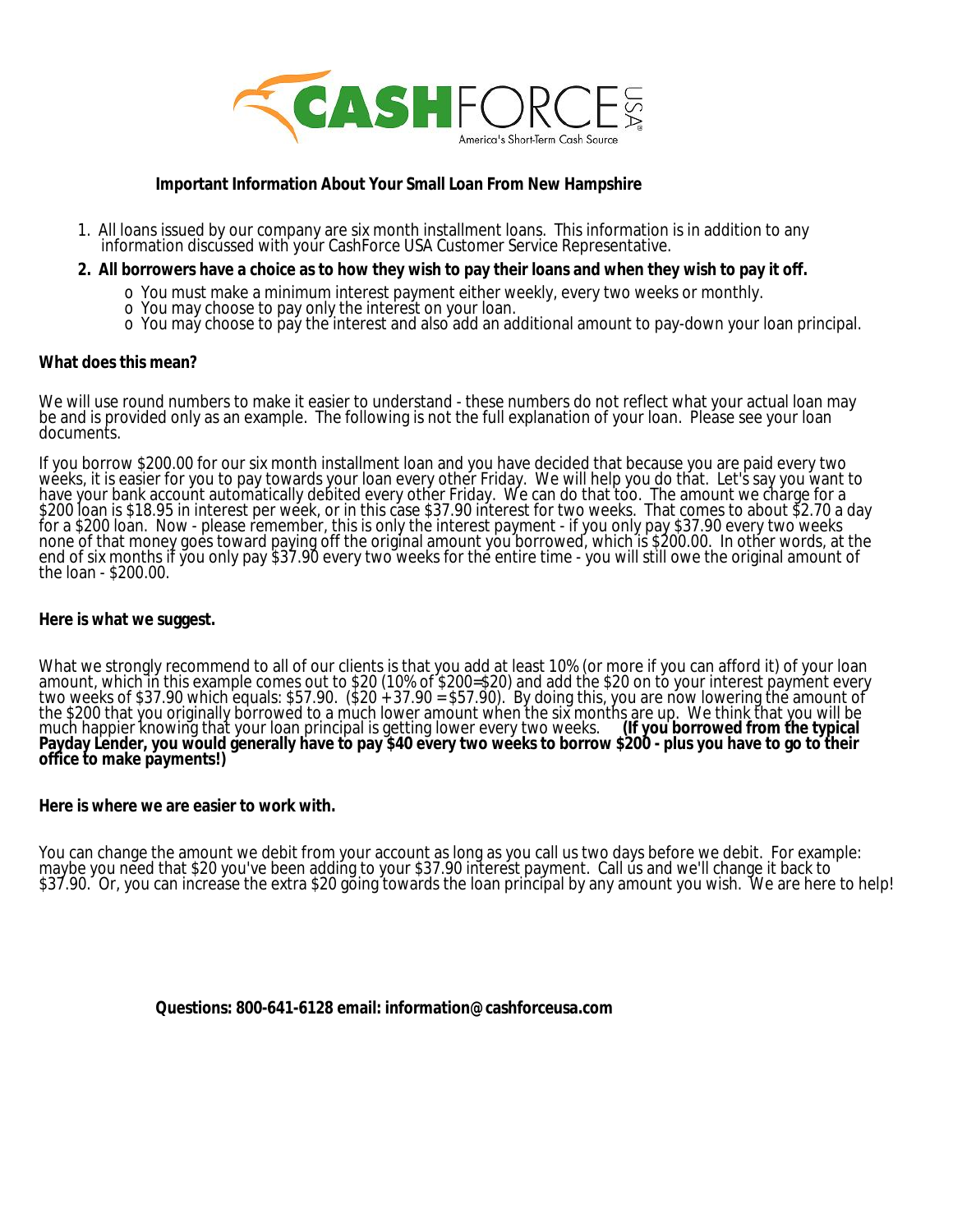# **DISCLOSURE STATEMENT, ITEMIZATION OF AMOUNT FINANCED, PROMISSORY NOTE, CONSUMER INSTALLMENT LOAN AGREEMENT & LOAN DISBURSEMENT OPTIONS**

| Customer:<br>Address:<br>City, State, Zip: | Robert Tester<br>830 State Street<br>Goleta CA 93117 |                                            | Lender:<br>Address:<br>City, State, Zip: | CashForce USA<br>2 Main Street<br>Keene, NH 03431 |                                                   |
|--------------------------------------------|------------------------------------------------------|--------------------------------------------|------------------------------------------|---------------------------------------------------|---------------------------------------------------|
| Telephone #:                               | $(805)964-6677$                                      | <b>DISCLOSURES REQUIRED BY FEDERAL LAW</b> | Telephone #:                             | $(603)355 - 8100$                                 |                                                   |
|                                            |                                                      |                                            |                                          |                                                   |                                                   |
| <b>ANNUAL PERCENTAGE RATE</b>              |                                                      | <b>FINANCE CHARGE</b>                      | <b>AMOUNT FINANCED</b>                   |                                                   | <b>TOTAL OF PAYMENTS</b>                          |
| The cost of your credit as a yearly        |                                                      | The dollar amount the credit               | The amount of credit provided            |                                                   | The amount you will have paid                     |
| rate.                                      |                                                      | will cost you.                             | to you or on your behalf.                |                                                   | when you have made all the<br>scheduled payments. |
| 494.05%                                    |                                                      | \$728.37                                   | \$500.00                                 |                                                   | \$1,228.37                                        |
| Your Payment Schedule will be:             |                                                      |                                            |                                          |                                                   |                                                   |
| Number of Payments:                        |                                                      | <b>Amount of Payments:</b>                 |                                          |                                                   | When Payments Are Due:                            |
| 13                                         |                                                      | \$94.49                                    |                                          |                                                   | 2008-10-21                                        |

**NH PREPAYMENT:** If you pay off early, you may be entitled to a reduction of part of the finance charge. See your contract documents for any additional information about non-payment, default, and any required repayment in full before the scheduled date and prepayment refunds and penalties.

### **ITEMIZATION OF AMOUNT FINANCED**

Itemization of the Amount Financed: \$500.00

Amount Given Directly to you: \$500.00

### **TERMS, CONDITIONS, DISCLOSURES, PROMISSORY NOTE AND SMALL LOAN AGREEMENT**

# **TERMS, CONDITIONS AND DISCLOSURES**

The Borrower understands, agrees and acknowledges that the actual loan documents, as well as the complete loan document file inclusive of promissory note and specific loan cost description terms, disclosures, APR calculations, etc. are delivered to the Borrower via the email program for CashForce USA. (hereinafter "CashForce") at the time of funding the loan proceeds. Verbal, electronic or written affirmation of this policy is required prior to the funding of any loan proceeds to the Borrower. All required and other data relevant to the loan transaction are available for viewing and printing by the Borrower.

**New Hampshire NOTICE: I understand that loans of this type are not intended to meet long-term financial needs and should be relied upon to meet only short-term cash needs.**

# **IMPORTANT INFORMATION ABOUT PROCEDURES FOR OPENING A NEW ACCOUNT WITH CashForce:**

To assist in the government's efforts to prevent the funding of terrorism and money laundering, Federal law requires financial institutions and some money processors to obtain, verify, and record identification information of each person who opens an account. Accordingly, when you open an account, we will ask for your name, address, date of birth, and other identification information. We may also ask to see your driver's license or other identifying documents.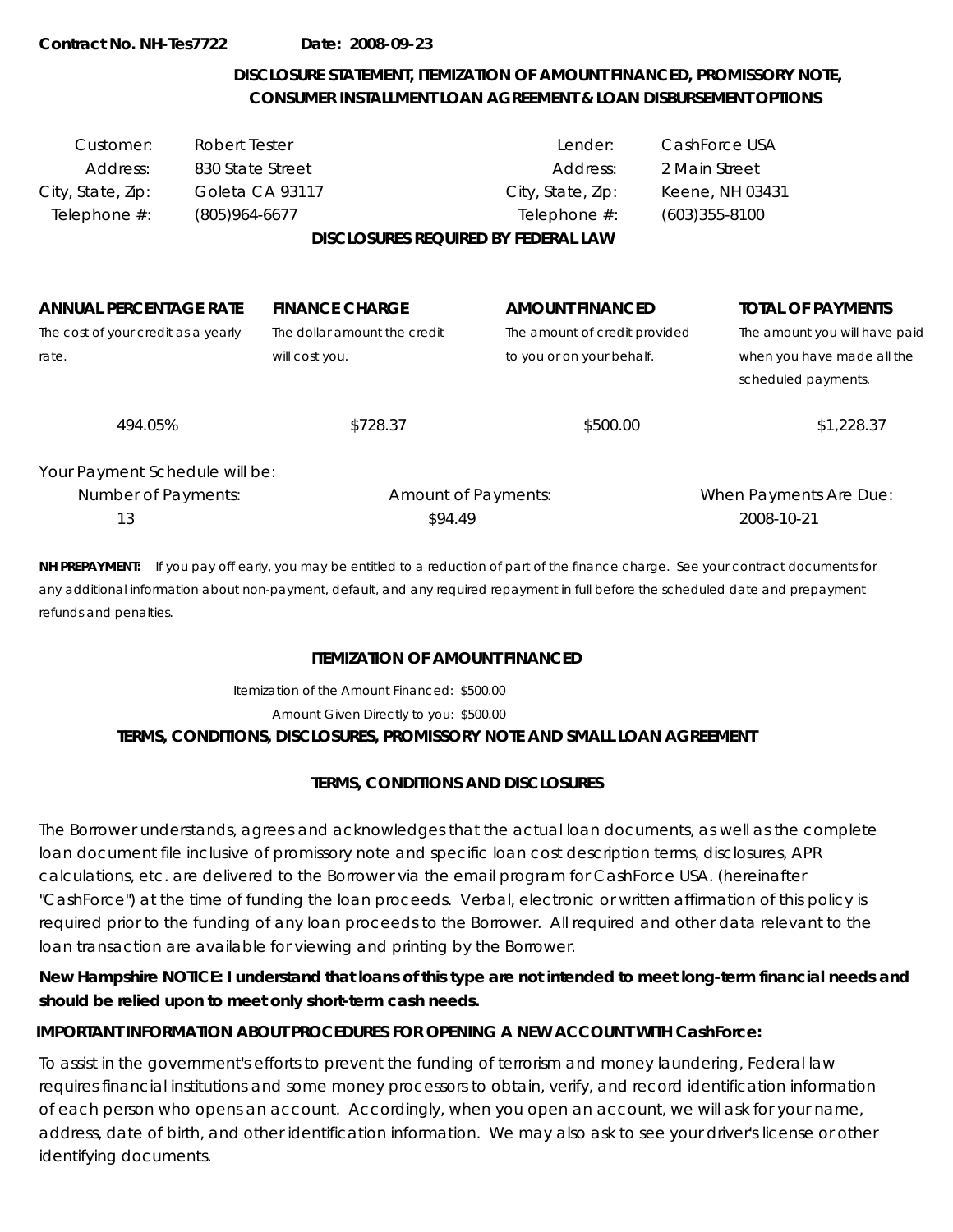### **DISCLOSURE STATEMENT AND ITEMIZATION OF AMOUNT FINANCED**

### **DISCLOSURE REQUIRED BY FEDERAL LAW**

### **DEFINITIONS:**

**Annual Percentage Rate = the cost of your credit as a yearly rate**

**The Finance Charge = the dollar amount the credit will cost you**

**The Amount Financed = the amount of credit provided to you or on your behalf**

**Total of Payment = the amount you will have paid when you have made all scheduled payments**

# **ITEMIZATION OF AMOUNT FINANCED**

**Payment terms:**All Borrowers may make minimum required installment payments, principal payments and final payments by ACH processing only.

**Late Payment terms:** A late payment fee in the amount of \$15 shall be assessed for any installment due and not paid on the scheduled date. All late payment fees shall be added to the principal balance which becomes payable at the maturity of the loan. No interest shall accrue or otherwise be owed on late payment fees.

**Early Payment terms:**Any additional amount may be paid on the outstanding loan balance at any time. The originally calculated installment payment amount shall remain unchanged. Employed Borrowers will realize interest savings when the loan is paid in full which will be reflected in the final payment.

## **TERMS AND AGREEMENTS**

## **PROMISSORY NOTE AND SMALL LOAN AGREEMENT**

FOR VALUE RECEIVED, the undersigned ("Borrower"), jointly and severally if more than one, promises to pay to CashForce (hereinafter "Lender"), at its address shown above, the Total of Payments shown above in accordance with the Payment schedule shown above. Borrower agrees that if this Note is not paid when it is due, Borrower will be in default. If Borrower is in default, and the Lender takes legal action to enforce this Note, Lender will be entitled to recover its costs and reasonable attorney's fees incurred in connection with any legal action, to the extent permitted by law. RSMo &408.552, 553, 562.

**Borrower agrees that if Borrower gives an ACH AUTHORIZATION which is returned unpaid by the bank on which it is drawn for insufficient funds, or cannot otherwise be processed, Borrower shall pay Lender a returned ACH charge of \$39.00, which represents actual bank and administrative costs.**

**ADDITIONAL TERMS** - This agreement constitutes the entire understanding between the parties with respect to the subject matter hereof, and any changes or modifications hereto must be in writing and signed by the borrower and an authorized representative of CashForce. The parties hereto further agree that this Agreement shall be governed by and interpreted in accordance with the laws of the State of New Hampshire. This Agreement is entered into conformity with the state and federal law, including but not limited to 15 U.S.C. &1601 et seq. and New Hampshire RSA Ch. 399-A & RSA Ch. 358-K.

**DEFAULT** - You shall be in default under this Agreement if you fail to pay any scheduled payment as provided for under the loan obligation(s) described herein, including the total amount of principal or interest, fail to pay the amount of any NSF for authorized ACH/EFT transaction, or file for bankruptcy.

**TELEPHONE MONITORING AND RECORDING** - CashForce may monitor and record your telephone calls regarding your account with us to ensure the quality of our service, and to document your voice responses concerning the terms, conditions, and provisions of our policies and disclosures.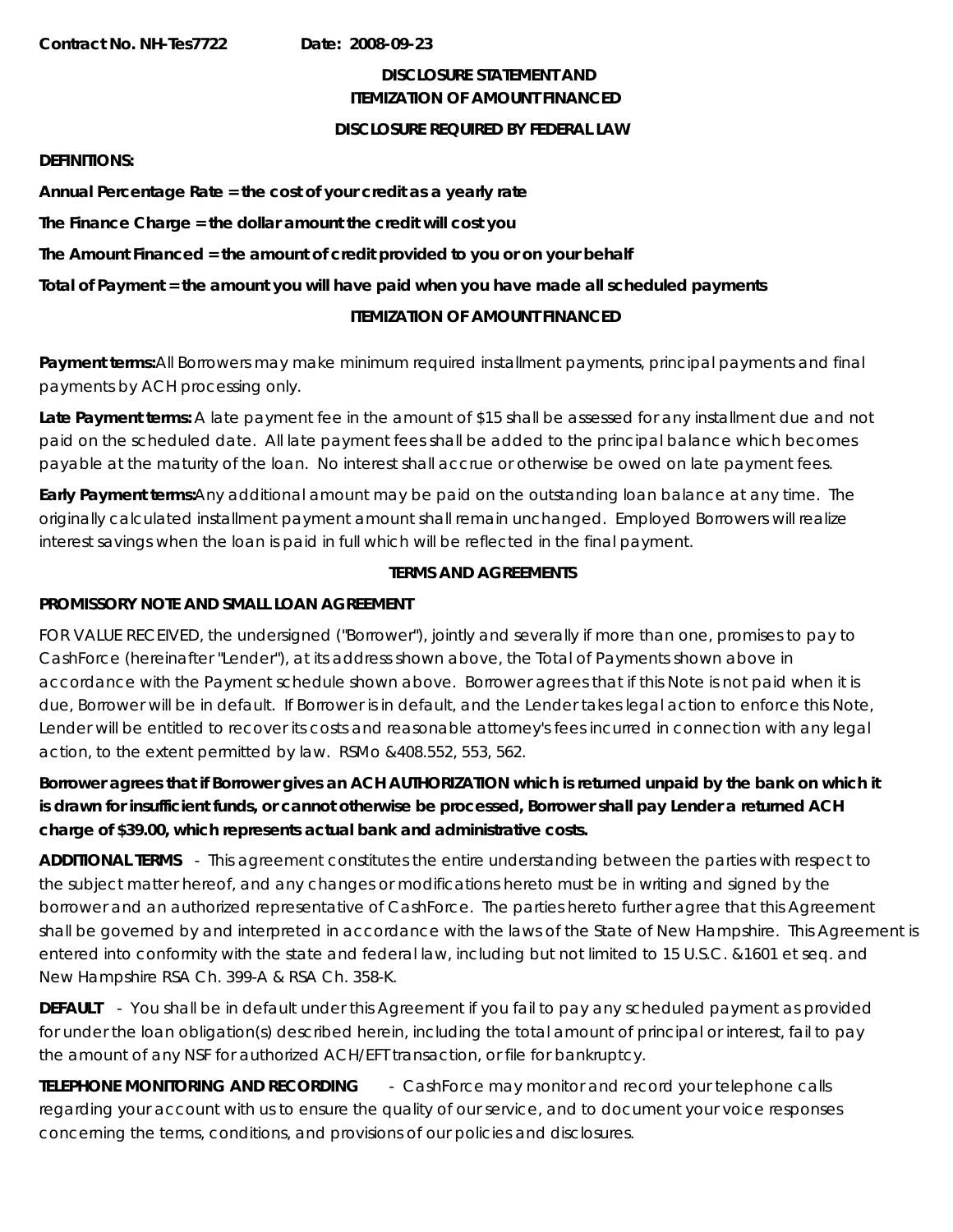### **IMPORTANT NOTICES**

### **SMALL LOANS**

NEW HAMPSHIRE LAW PROHIBITS SMALL LOANS FROM EXCEEDING TEN THOUSAND DOLLARS (10,000) TOTAL DEBT PLUS AN APPLICABLE CHARGE BY THE SMALL LOAN LENDER WHICH IN THE AGGREGATE IS GREATER THAN 10 PERCENT PER ANNUM. RSA 399-A:1 XIV.

**In the event you feel that CashForce has not treated you in accordance with the law, you or your attorney may file a complaint with the NH Banking Commissioner at 53 Regional Drive, Suite 200, Condord, NH 03301, PH: 800-437-5991**

**YOU HAVE THE RIGHT TO RESCIND THIS TRANSACTION ON OR BEFORE THE CLOSE OF THE NEXT BUSINESS DAY FOLLOWING THIS TRANSACTION WITHOUT INCURRING ANY FEE OR OTHER CHARGES. IF YOUR LOAN PROCEEDS WERE DELIVERED TO YOU VIA ACH TRANSACTION OR OTHER ELECTRONIC TRANSFER MEANS, YOU MUST PROVIDE NOTIFICATION TO OUR OFFICES OF YOUR INTENTION TO RESCIND THIS TRANSACTION BY 5:00 PM EASTERN STANDARD TIME ON THE SAME DATE THAT THIS AGREEMENT WAS SIGNED.**

**LOAN PROCEEDS ARE DISBURSED TO BORROWER EITHER BY CHECK, CASH OR ACH TRANSFER UPON RECISSION, YOU MUST RETURN TO LENDER ALL LOAN PROCEEDS BY ACH TRANSFER OR OTHER PROMPT MEANS. IN ALL CASES YOUR RIGHT TO RESCIND THIS TRANSACTION MUST BE EXERCISED BEFORE EXPENDING ANY OF THE FUNDS DISBURSED TO YOU.**

**INTEREST CALCULATION** - The interest calculation method on the loan you are applying for is a flat rate percentage of the amount borrowed. This loan does not provide a grace period for late payments. Unless payment is received by the lender on the payment due date (or earlier, at your option), you will incur additional charges. Receipt of this disclosure is hereby acknowledged by the dated signature of the applicant and representative of the lender.

**SMALL LOAN DISCLOSURE** - I am aware that CashForce USA, Inc. does not perform a conventional credit check such as those performed by a chartered bank or other financial institution. I am also aware that CashForce uses the information that I have provided to verify through third-party vendors such as Teletrack and others, my identity and credit information. Teletrack collects information regarding consumer transactions with certain sub-prime lending institutions and compiles a national database of this activity for the purpose of approving or rejecting an application for credit. I hereby authorize CashForce and its authorized agents to use the information I have provided for the sole purpose of determining my qualifications for a loan. I certify that I have answered all the information on this application truthfully to the best of my knowledge and belief. Furthermore, I hereby authorize CashForce to verify any and all informtion that I have provided by any reasonable means concerning employers, financial institutions or other sources of information, pursuant to my application for this loan. I certify that I have read this CONSUMER INSTALLMENT LOAN DISCLOSURE thoroughly, and understand fully all its terms and conditions. This document, along with all supporting documentation, upon execution becomes the property of CashForce.

# **Military Question**

Are you a member of the active military, wife, or dependent child of one or an individual for whom the member provided more than one-half of your support for 180 days immediately preceding an extension of consumer credit?\_\_\_\_\_\_YES\_\_\_X\_\_\_NO

**LOAN DISBURSEMENT OPTIONS** - Upon qualification and approval for a loan, a borrower's loan may be funded in one of the following methods at the Borrower's sole option.

- 1. Check may be picked up at the service center or mailed.
- 2. ACH overnight credit to the borrower's qualified bank account. Borrower option, requires signed authorization.
- 3. Cash may collect loan proceeds at the service center.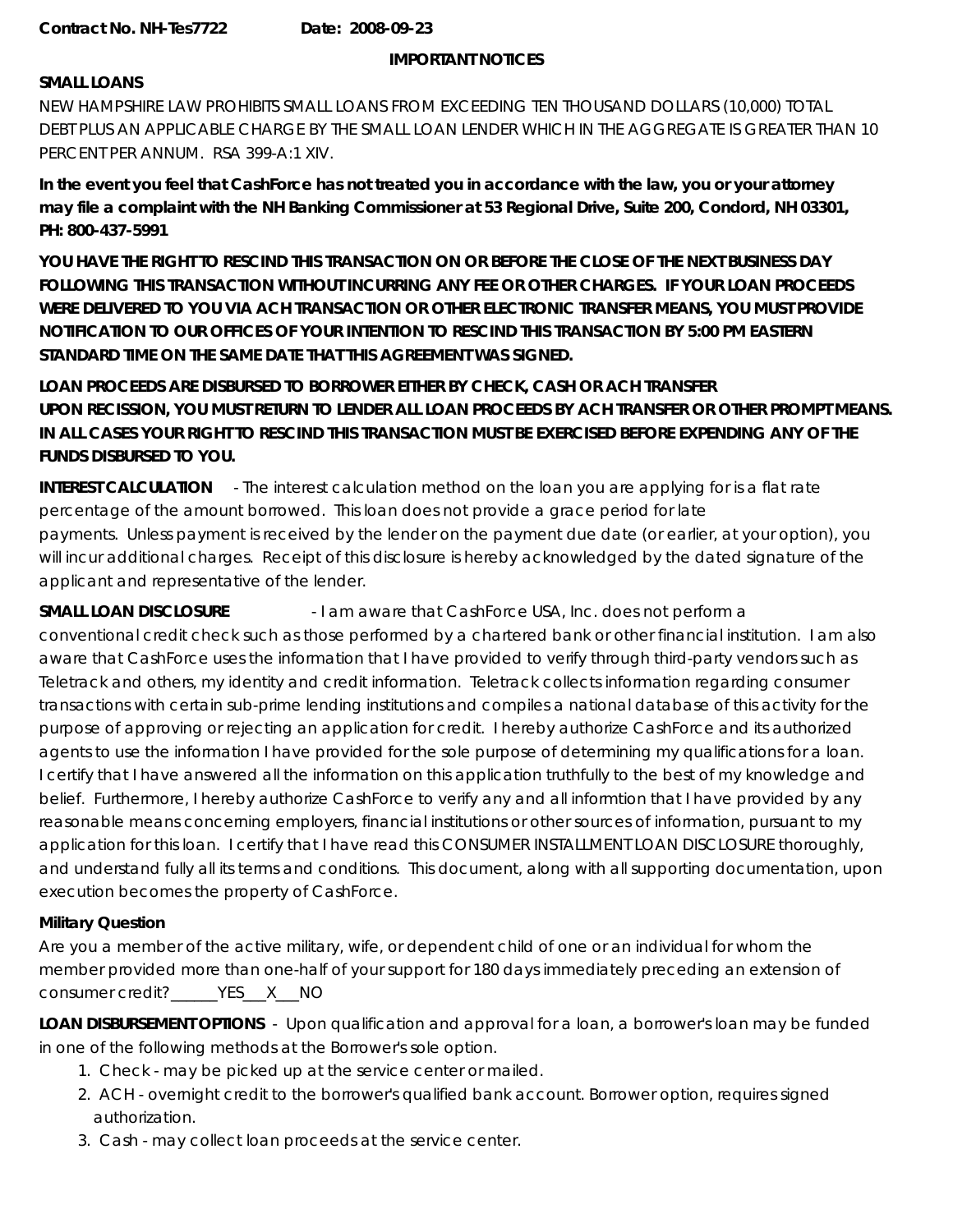## **SIGNATURE AND ACKNOWLEDGEMENT**

By the Borrower signing where indicated below, or affirming by voice, internet or other means, Borrower and CashForce agree and acknowledge that Borrower has received a fully completed copy of the:

- o Disclosure Statement
- o Itemization of Amount Financed
- o Promissory Note and Small Loan Agreement
- o Important Notices
- o Loan Disbursement Option and Voucher Verification

**Borrower hereby acknowledges:** 1) receipt of all financial disclosures and CashForce policies via voice recording at the CashForce Telephone Loan Center, or by other electronic or written means, 2) Borrower's acceptance of identification and access credentials to access CashForce's secure document management website to view and or download their documents and materials, 3) upon Borrower's written request, receipt of an additional copy of all documents utilized in the application process via USA MAIL, and 4) Borrower has read and understands all of the above referenced items, as well as all of the supporting schedules and information provided, and agrees to the terms and conditions contained therein.

| DATE: | 20                  | BORROWER:           |                                                                                                               |  |
|-------|---------------------|---------------------|---------------------------------------------------------------------------------------------------------------|--|
| DATE: |                     | . 20 CashForce USA: | <u> 2002 - 2003 - 2004 - 2005 - 2006 - 2007 - 2008 - 2009 - 2009 - 2009 - 2009 - 2009 - 2009 - 2009 - 200</u> |  |
|       | <b>PAID IN FULL</b> |                     | <b>CANCELLED</b>                                                                                              |  |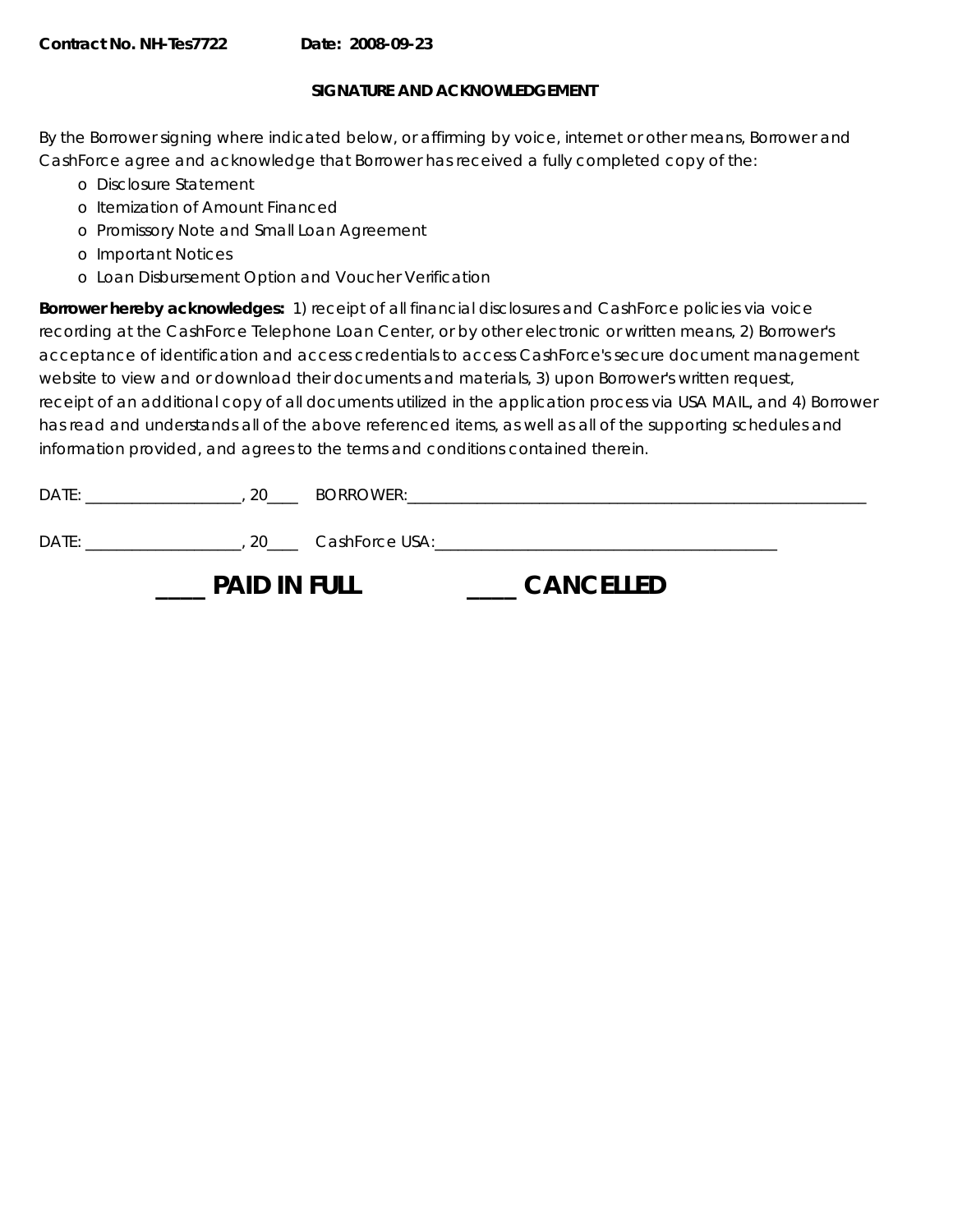# **AUTHORIZATION FOR PRE-AUTHORIZED ELECTRONIC FUNDS TRANSFER FOR DEBITS ONLY**

I, as Borrower, hereby acknowledge that I may, at my sole option, elect to utilize the following methods of repayment of my CashForce USA loan:

- 1. ACH Authorization
- 2. Cash
- 3. US Postal Money Order, or
- 4. Other forms of certified funds

In light of the foregoing, I hereby authorize CashForce USA, Inc. to initiate debit/credit entries to my account at the applicable financial institution and /or my authorized debit card for all payments due, including any returned unpaid item fees due according to the terms of my loan agreement, which is incorporated herein as if fully restated. This authority shall remain in full force and effect until CashForce USA, Inc. and the applicable financial institution have received written notification from me in such time and in such manner as to afford CashForce USA, Inc. and the financial institution a reasonable opportunity to act upon it.

I understand that I may cancel this authorization at any time upon my providing written notice to CashForce USA, Inc. of my cancellation of this authorization. I further understand that canceling my authorization does not relieve me of the responsibility of paying in full all amounts that I owe to CashForce USA, Inc.

DATE OF ACH AUTHORIZATION: SIGNATURE OF CLIENT: SIGNATURE OF CUSTOMER SERVICE REPRESENTATIVE: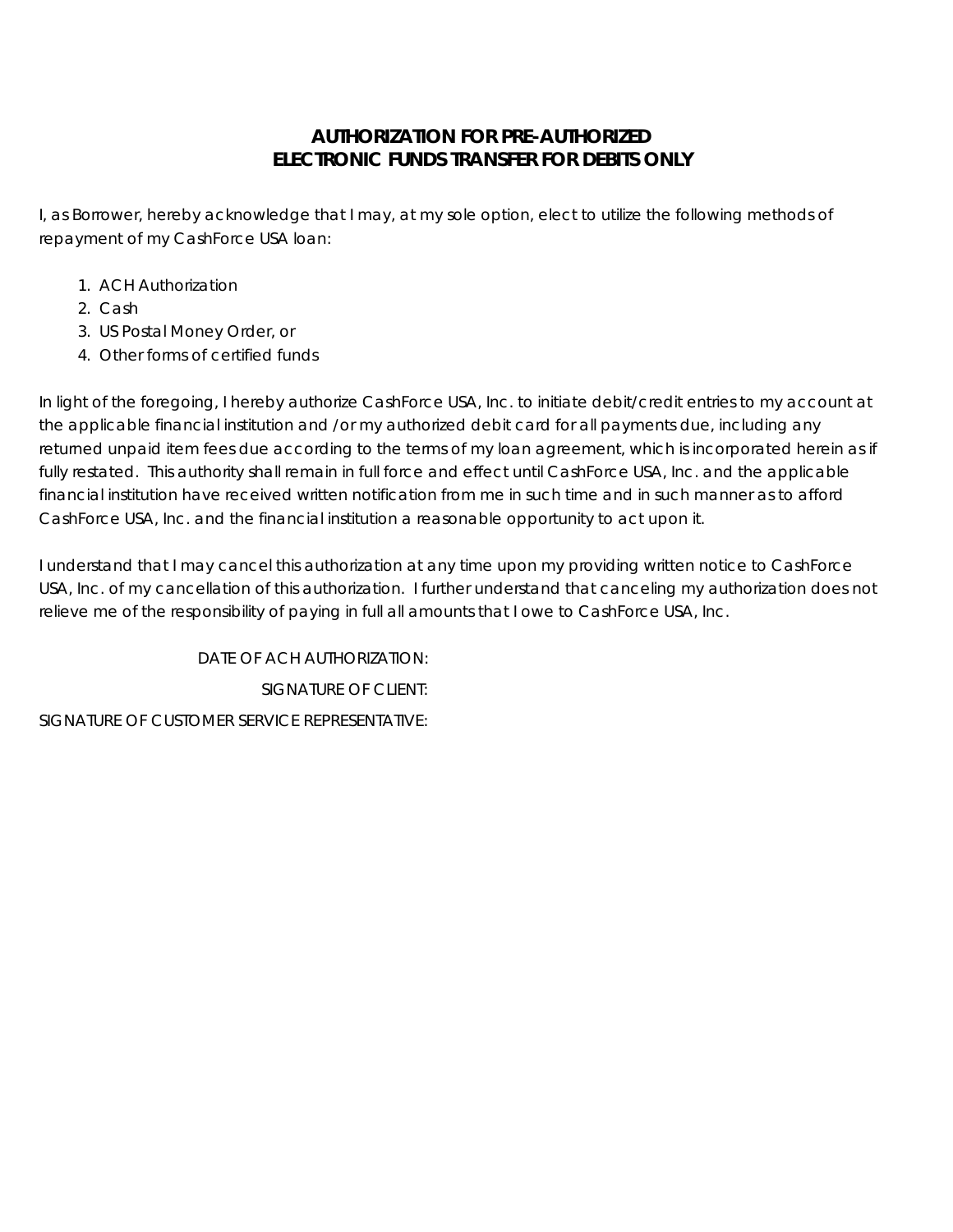# **AUTHORIZATION FOR PRE-AUTHORIZED DISBURSEMENT BY ACH, (ELECTRONIC FUNDS TRANSFER) ONLY**

I hereby acknowledge that I, as Borrower, may elect any of the following methods for all disbursements of loan proceeds at my sole option:

- 1. Check may be picked up at the service center or mailed.
- 2. ACH credited overnight to the borrower's qualified bank account. Borrower option, requires signed authorization.
- 3. Cash voucher CashForce USA acts as a loading station for Maxum, Inc. depositing cash to Borrower's pin number protected debit card. Borrower option, requires signed authorization.

**TO ENABLE CASHFORCE USA TO DISBURSE LOAN PROCEEDS TO BORROWER,** I hereby authorize CashForceUSA to initiate ACH entries to my qualified bank account and/or my authorized debit card for all disbursements of loan proceeds. This authority shall remain in full force and effect until CashForce USA and the applicable financial institution have received written notification from me in such time and in such manner as to afford CashForce USA and the applicable financial institution a reasonable opportunity to act upon it. I understand that I may cancel this authorization at any time

upon my providing written notice to CashForce USA of my cancellation of this authorization. I further understand that canceling my authorization does not relieve me of the responsibility of paying all amounts that I owe CashForce USA, Inc. in full.

**THIS AUTHORIZATION DOES NOT ENABLE CASHFORCE USA** to charge any fees or other charges to my bank or other account. A separate authorization shall be used for that purpose some time before the due date of my loan in the event that I, in my sole discretion, choose to exercise that option.

DATE OF ACH AUTHORIZATION: SIGNATURE OF CLIENT: SIGNATURE OF CUSTOMER SERVICE REPRESENTATIVE: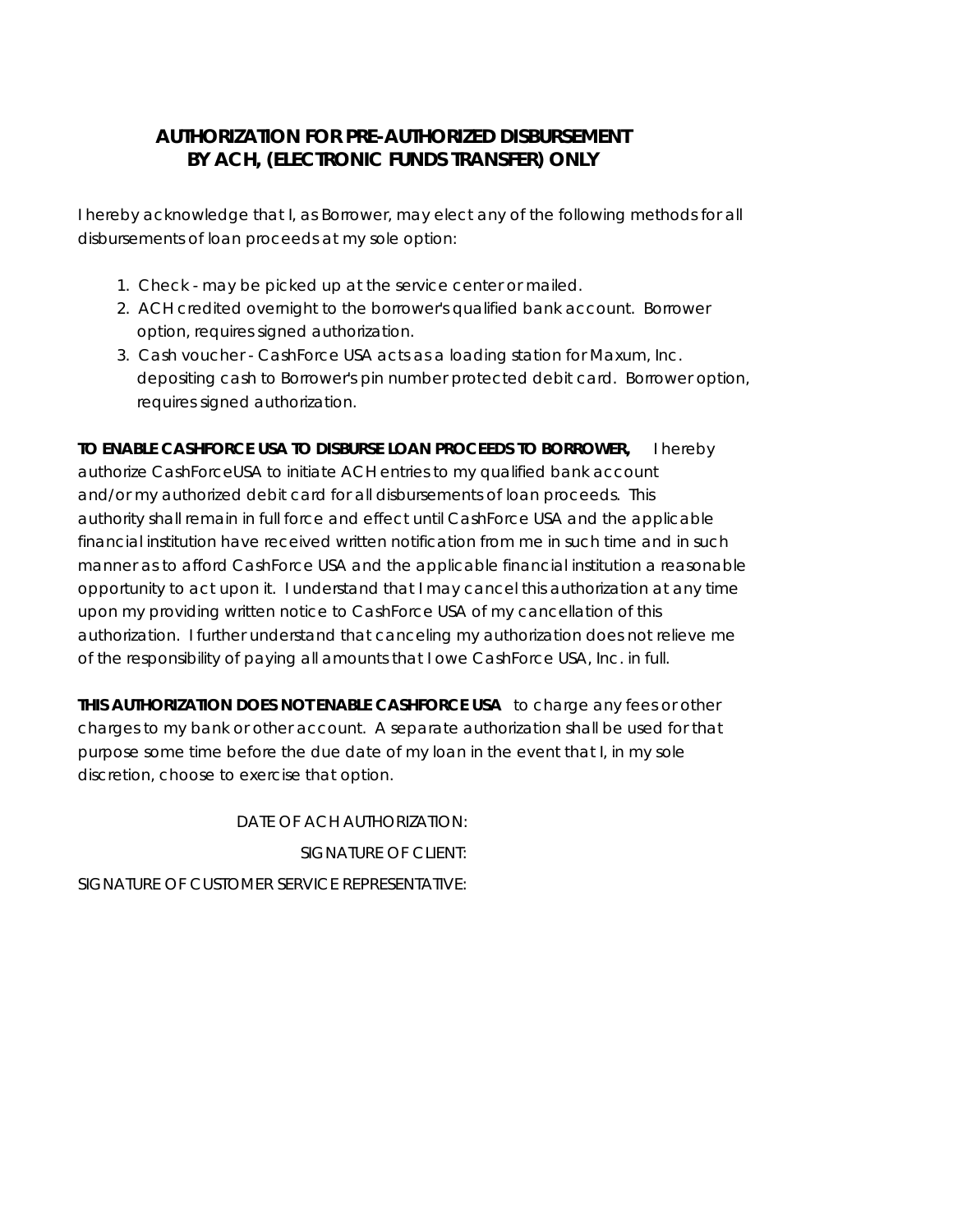**Interpretation of Interest Charges in the Event Payments are Made when Due.**

**The annual APR for Installment loans = 494.05 % per year and monthly = 41.17 %**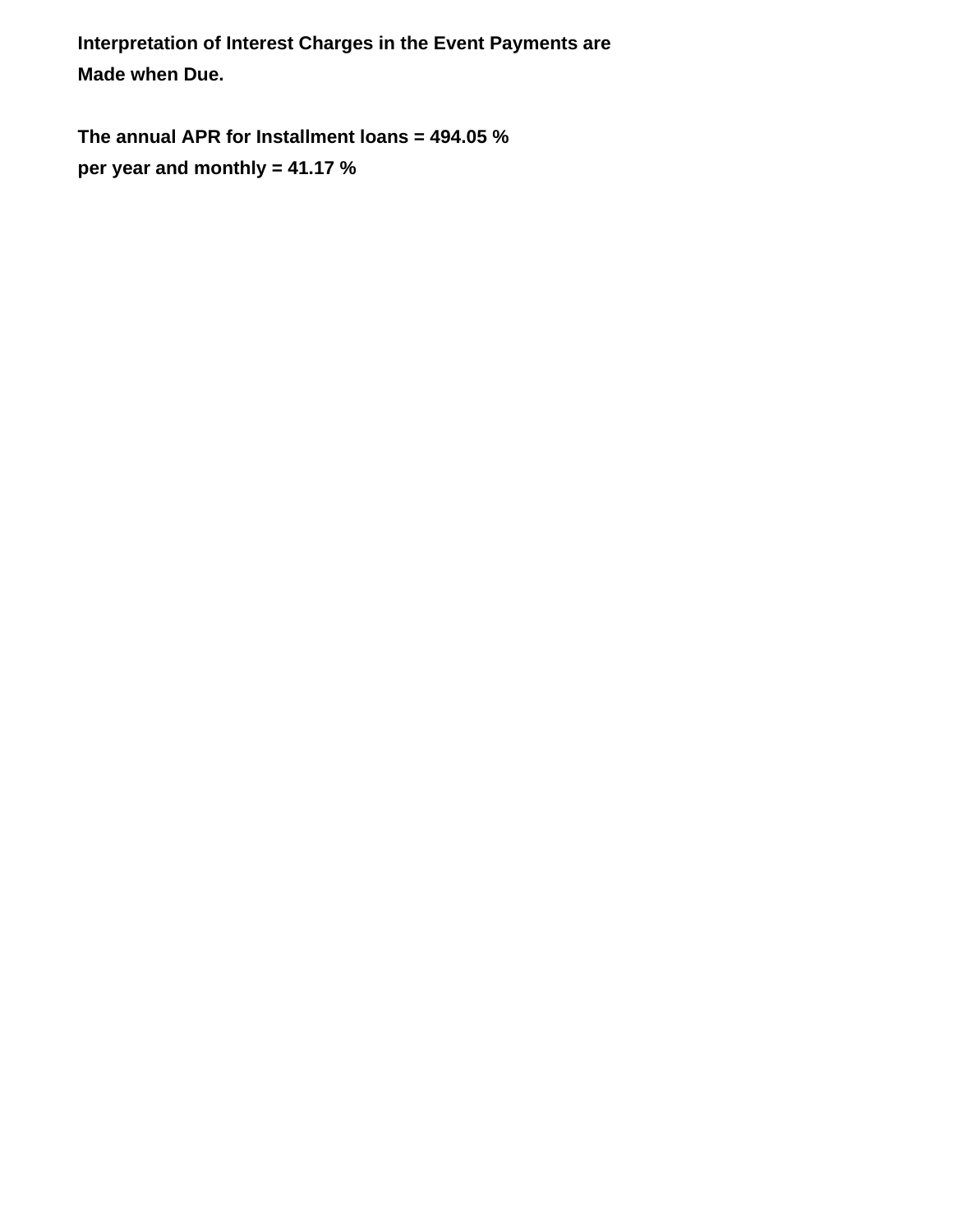# **Privacy and Security at CashForce USA**

# **IMPORTANT INFORMATION ABOUT PROCEDURES FOR OPENING A NEW ACCOUNT WITH CASHFORCE USA , (CFUSA)**

To help the government fight the funding of terrorism and money laundering activities, Federal law requires all financial institutions and some money processors to obtain, verify, and record information that identifies each person who opens an account.

What this means for our clients: When opening an account, we will ask for name, address, date of birth, and other information that will allow us to identify the client. We may also ask to see a driver's license or other identifying documents.

## **PRIVACY POLICIES**

We (CFUSA) collect nonpublic personal information about the borrower from the following sources:

- o Information we receive from clients on application or other forms;
- o Information about client transactions with us, our affliates, or others; and
- o Information we receive from a consumer reporting agency.

We may disclose the following kinds of nonpublic personal information about clients to our affliates that are also licensed small loan lenders:

- o Information we receive from the client on application or other forms;
- o Information concerning client transactions with us, or our affliates, such as client payment history;
- o Information we receive from a consumer reporting agency, such as client credit worthiness or credit history.

We do not disclose nonpublic personal information about our customers or former customers to anyone other than our affliates unless the disclosure is required or permitted by law, or requested in writing by our customer.

We restrict access to nonpublic personal information about our clients to our employees who need to know that information in order to serve client. We maintain physical, electronic and procedural safeguards that comply with federal standards to guard client nonpublic personal information.

**Pretexting Protection** - circumvention of unauthorized individuals creating and using an invented scenario through illegitimate inquiries.

When a client contacts CFUSA for information considered confidential, the CSR endeavors to positively identify the individual by asking a series of security questions with answers known only to the client and drived from the client file: What are the last four numbers of your social security number? What is your date of birth? What is your home address? What are the last four numbers of your home or cell phone? What is the amount of the last transaction with CFUSA? What are the last four numbers on your driver's license?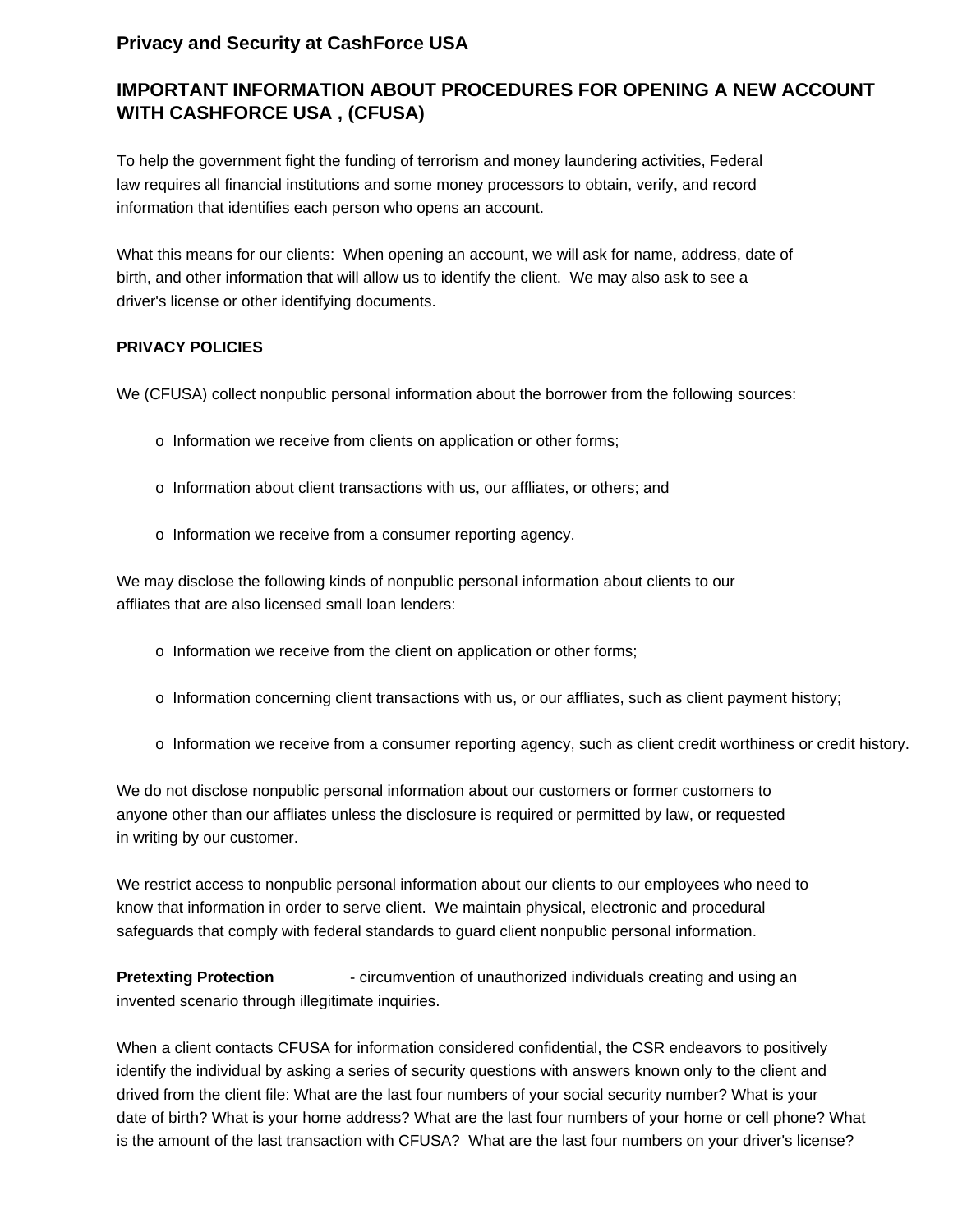### **Privacy and Security at CashForce USA**

### **Data Security.**

a. All CASHFORCE USA Information and consumer identifying information is encrypted as it is delivered through the internet. 128-bit SSL/TLS or higher strength encryption is utilized.

b. All CASHFORCE USA Information is protected when stored on servers, subject to at least the following requirements:

(i) Servers storing CASHFORCE USA Information are separated by a firewall from publicly accessible web-servers;

(ii) CASHFORCE USA Information cannot be accessed by TCP services directly from the Internet and is not referenced in domain name services (DNS) tables;

(iii) All security access to these servers, both physical and network, include authentication.

(iv) All servers are kept current with all operating system patches, as they become available.

c. CASHFORCE USA Information may not be shared with or accessed by any person other than an Authorized Employee.

d. When displaying any nonpublic information in HTML, no CASHFORCE USA Information can be stored on the presentation server(s).

CFUSA has implemented adequate security measures in order to prevent use or access of CASHFORCE USA Information by persons other than Authorized Employees, including without limitation, the following: (i) assigning each Authorized Employee a unique intranet identification and password (together, Operator Passwords ), (ii) changing the Operator Passwords at least once every ninety (90) days or sooner if a specific Authorized Employee is no longer responsible for accessing CASHFORCE USA Information or CLIENT has learned or suspects that there has been unauthorized access to an Operator Password, (iii) limiting knowledge of the CASHFORCE USA. Access Information and Operator Passwords to Authorized Employees and strictly prohibiting the sharing, disclosure, or public display of any such information, (iv) using all security features in the software and hardware used to access CASHFORCE USA Information, (v) not transferring any hardware or software between locations without deletion of all CASHFORCE USA Access Information and Operator Passwords, and (vi) if unauthorized access to CASHFORCE USA Access Information is discovered or suspected, immediately notifying CASHFORCE USA and further undertaking all remedial efforts within its power and control to cure such unauthorized access or use.